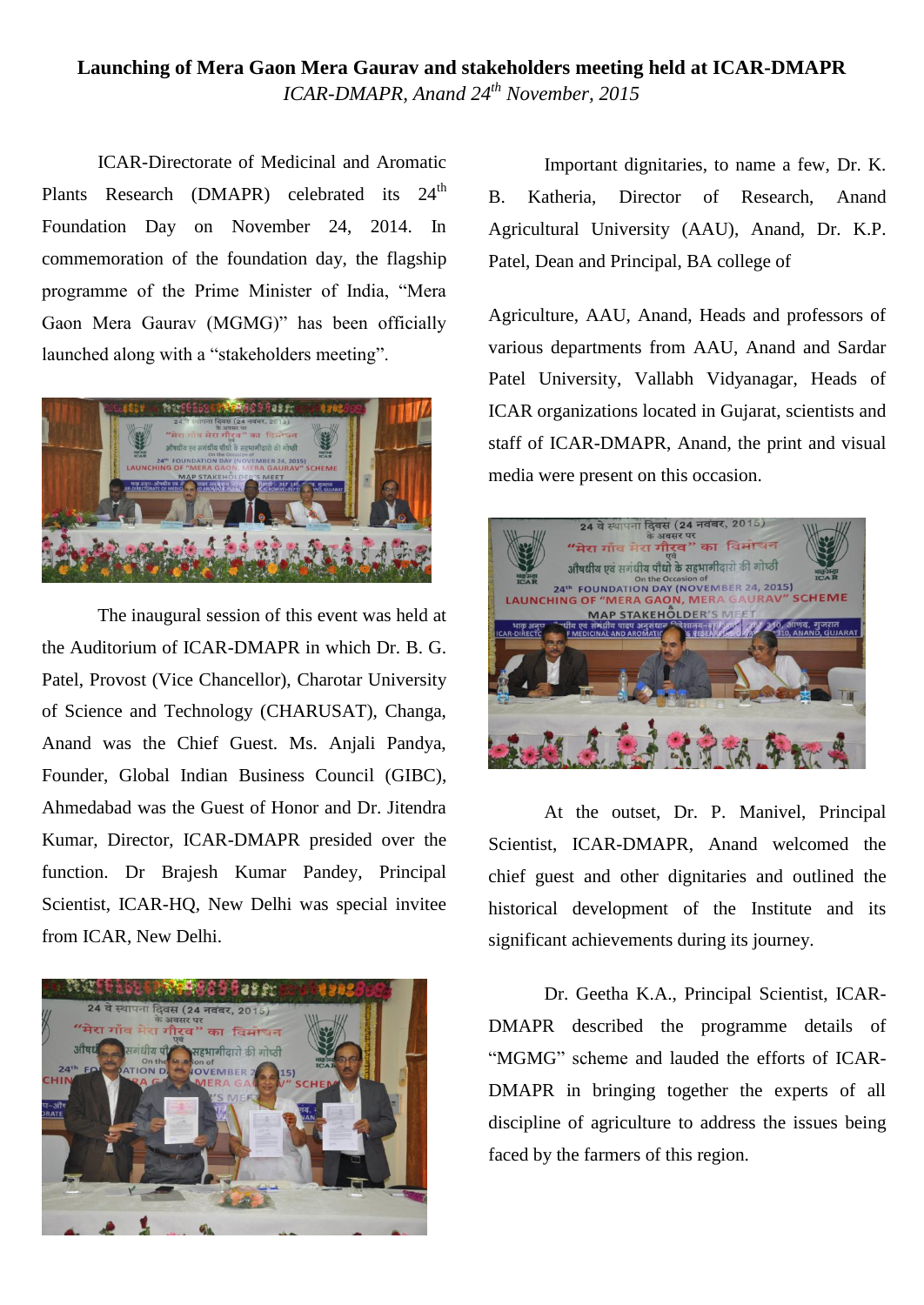Dr. Satyanshu Kumar, Principal Scientist, ICAR-DMAPR briefing about the stakeholders meeting and said that efforts are needed for sustainable and constant supply of medicinal plant from grower to industry.



Dr Brajesh Kumar Pandey Principal Scientist (HS), ICAR-HQ, New Delhi, in his address appreciated the institution's research work and its fast progress. He suggested the need for the development of continuous supply of quality planting material for the medicinal and aromatic plants (MAPs) cultivation.



Dr. B. G. Patel, in his address said there is need for innovative approaches in critical areas of production, protection and processing technologies for important medicinal and aromatic plants. He opined the need for mechanization and entrepreneurship in MAPs cultivation for enhanced product, productivity and profitability.



Ms. Anjali Pandya in her address stressed that India can only became a developed country if our village became developed and urged to give more emphasis for developing a linkage between MAP growers, processors and end users.



Dr. Jitendra Kumar, in his presidential address, emphasizes upon the need of proper guidelines for quality control of medicinal plant for international trade. There is also need to have innovative formulation of medicinally important bioactive natural products and scientific evidence for design and discovery of new molecules.

In the stakeholders meeting, discussion was held on identification of strategies for developing the MAP value chain through production, protection and processing technologies developed by the ICAR-DMAPR for the farmers through cooperation with the developmental agencies. The session was chaired